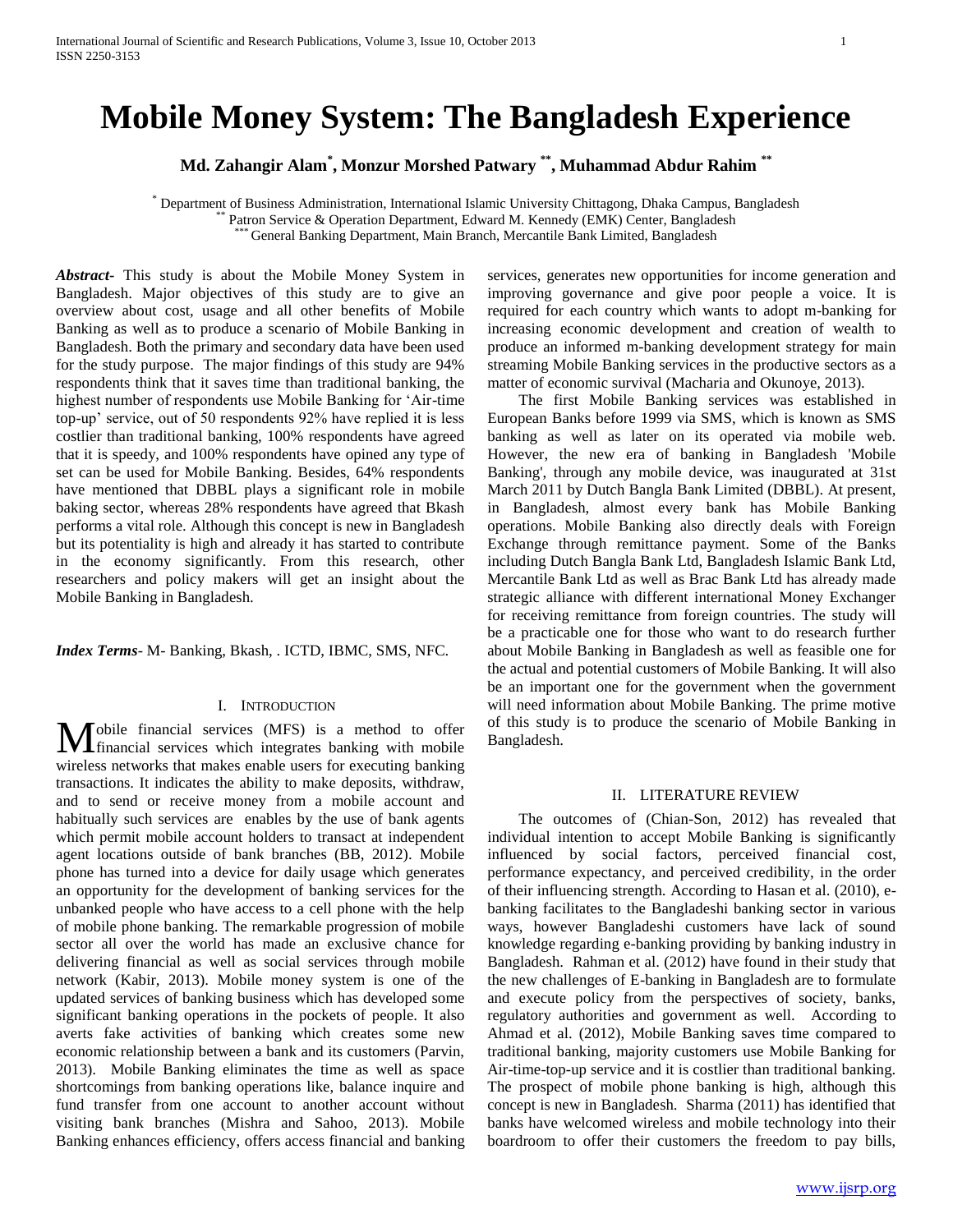planning payments while stuck in traffic jams, to receive updates on the various marketing efforts while present at a party to provide more personal and intimate relationships. The main objective of her study is to examine consumer adoption of a new electronic payment service as Mobile Banking and the factors influencing the adoption of Mobile Banking. Cheney (2008) has obtained that three relatively new communication technologies – SMS text messaging, wireless Internet access, and near field communication (NFC) that are making important contributions to mobile financial services. Online banking and contactless payments and consumer's experience with them are also studied as building blocks‖ to mobile financial services. In addition, her analysis considers other factors that are affecting adoption patterns, including financial inclusion opportunities, data security problems, and coordination issues. Together, the building blocks and these other factors will influence how markets for mobile financial services develop. Ismail and Masinge (2011) have found that customers in the BOP will consider adopting Mobile Banking as long as it is perceived to be useful and perceived to be easy to use. But the most critical factor for the customer is cost; the service should be affordable. Furthermore, they also claimed that the Mobile Banking service providers, both the banks and mobile network providers, should be trusted. Trust was found to be significantly negatively correlated to perceived risk. Trust therefore plays a role in risk mitigation and in enhancing customer loyalty. Klein and Mayer (2011) have discovered that by unbundling payments services into its component parts, Mobile Banking provides important lessons for the design of financial regulation more generally in developed as well as developing economies. Donner (2008) has emphasized the need for research focusing on the context of m-banking/mpayments use. In his research he has suggested that the challenges of linking studies of use to those of adoption and impact reflect established dynamics within the Information and Communication Technologies and Development (ICTD) research community. Rochanakitumnuai and Speece (2003) have investigated why corporate customers do not accept Mobile

Banking, which can assist banks to implement this self-service technology more efficiently. They have found that banks offer service via this channel claim that it reduces costs and makes them more competitive. Those already using Internet banking seem to have more confidence that the system is reliable, whereas non-users are much more service conscious, and do not trust financial transactions made via Internet channels. Non-Mobile Banking users tend to have more negative management attitudes toward adoption and are more likely to claim lack of resources. Legal support is also a major barrier to Internet banking adoption for corporate customers.

### III. METHODOLOGY

 Data has been collected from various sources; there is a combination of both primary and secondary data that has been used in this research. Primary data have been collected by using a questionnaire with relevant questions to know the services of Mobile Banking those banks are offering at present. Here both the Mobile Banking customers and the employees of the banks are interviewed. By using convenient sampling method, sixty customers are selected from those customers who get Mobile Banking service directly or indirectly who can know account balance in their mobile phone through SMS after debit card transaction) from the selected banks. The questions which are related to the various services of Mobile Banking are measured by a five-point Likert Scale. Different journals, books, internet and reports of the banks have been used as the important sources of secondary data.

#### IV. FINDINGS

*4.1 Responses of Respondent about Usages, Cost and other Benefits of Mobile Money System*

**Table 1: Responses of Respondent about Usages, Cost and other Benefits of Mobile Banking**

| <b>Statement</b>                                                  | Yes | $\%$ | No | $\%$ |
|-------------------------------------------------------------------|-----|------|----|------|
| Heard about Mobile Banking                                        | 50  | 100  |    |      |
| Have Mobile Banking account or not                                | 27  | 55   | 23 | 45   |
| Cost of Mobile Banking lower than traditional banking             | 46  | 92   |    |      |
| Mobile Banking is more safety and speedy than traditional banking | 48  | 96   |    |      |
| Foreign remittance can be sent to Mobile Banking account          | 45  | 90   |    | 10   |

*Source: Field Survey*

 Mobile money system is a new technology which was introduced in 31st March 2011 through DBBL. In my survey, I took 50 people as my sample survey. Most of them were student and others work in different Mobile Banking Company and 100% of them have said they know about Mobile Banking. So, it is clear to understand that Mobile Banking has already reached to each and every stakeholder of banking industry. Many people heard about Mobile Banking. But some of them yet have not felt that they should use it as they are happy to use traditional banking system. Some people feel interest to use it. About 55% respondents have replied they have Mobile Bank account and

45% respondents have not mobile bank account according to the survey. But those did not open Mobile Banking account yet they are the potential customer for future. Around 92% respondents have said Mobile Banking has lower cost compare to general banking and only 8% respondents have opined in some cases mobile baking costs more than traditional banking. So, it suggests that Mobile Banking more cost effective than conventional banking. Since Mobile Banking is a new technology in Bangladesh, people may worry about it safety as well as time it needs for working but I got a tremendous result from my survey. Around 96 percent respondents have opined that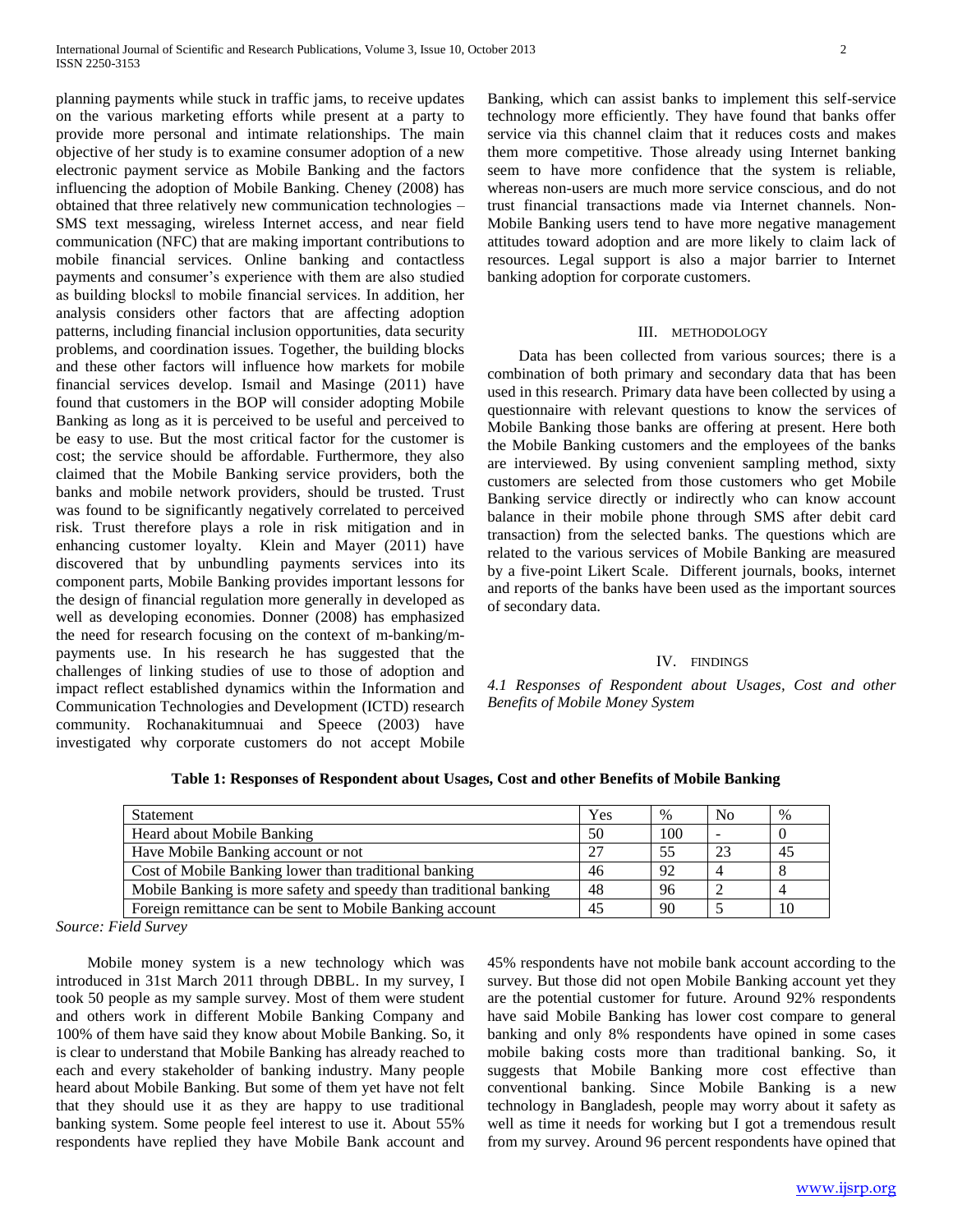Mobile Banking is safer and speedy than conventional banking while only 4 percent respondents has replied it may involve risk according to my survey. A positive aspect of mobile phones is that mobile networks can reach remote areas at low cost. I have found that 90 percent respondents said they receive foreign remittance through their Mobile Banking account while near about 10% respondents have replied that remittance cannot be sent to Mobile Banking account. So, it is one of the best services of Mobile Bank.

*4.2 Responses of Respondent about Different Services of Mobile Banking* 

| Table 2: Responses of Respondent about Different Services of Mobile Money Syatem |  |  |  |  |  |  |  |  |  |
|----------------------------------------------------------------------------------|--|--|--|--|--|--|--|--|--|
|----------------------------------------------------------------------------------|--|--|--|--|--|--|--|--|--|

| Statement                                               | Extremely<br>Good | Verv<br>Good | Good | Not<br>Good | Extremely<br>Not Good |
|---------------------------------------------------------|-------------------|--------------|------|-------------|-----------------------|
| Utility payment and Air-time top-up of Mobile Banking   |                   |              |      |             |                       |
| Withdraw from Bank branch and agent                     | 29                |              |      |             |                       |
| Withdraw from ATMs and fund transfer via Mobile Banking | 16                |              |      |             |                       |

 \*Using weights of 5, 4, 3, 2, and 1 for extremely good, very good, good, not good, and extremely not good respectively.  *Source: Field Survey* 

 Table 1, depicts that more than 42% respondents have replied that both utility payment and air-time to-up are extremely good, while 34% respondents have said that these services are very good and only 14% respondents have replied both are good. But, on the other hand, 6 % respondents have opined that these services are extremely not good and 4% respondents have replied as not good. When respondents have been asked about the withdraw money from bank branch and agent services of Mobile Banking, more than 58% have replied that these services are extremely good, 28% have replied as very good services and 17% have said these services are very good. From another point of view, 4% respondents have replied these services are not good and 4% have replied as extremely not good respectively. Both withdraw from ATMs and fund transfer services are extremely good, have said 32% respondents and at the same time 42% respondents have opined that these services are very good. Afterward, more than 16% respondents have said these services are good. But then 6% respondents have replied that these services are not good and 4% have said as extremely not good.

*4.3 Responses of Respondent about more Convenient Banking in Bangladesh*

# **Table 3: Responses of Respondent about more Convenient Banking in Bangladesh**

| Statement  | Mobile         | % | Traditional | $\%$ | Е-      | % |
|------------|----------------|---|-------------|------|---------|---|
|            | <b>Banking</b> |   | Banking     |      | Banking |   |
| About more | -37            |   |             | 16   |         |   |
| convenient |                |   |             |      |         |   |
| banking in |                |   |             |      |         |   |
| Bangladesh |                |   |             |      |         |   |

Sources: Field Survey

 Table 2, illustrates that about 74 percent respondents have replied that Mobile Banking is more convenient than other banking while 10 percent respondents have said about E-banking and rest 16 percent respondents have urged that traditional baking is more convenient.

 *4.4 Responses of Respondent about Mobile Set Type that's needed for Mobile Banking Operation*

|  |  |  | Table 4: Responses of Respondent about Mobile Set Type that's needed for Mobile Banking Operation |
|--|--|--|---------------------------------------------------------------------------------------------------|
|  |  |  |                                                                                                   |

| Statement                                      | Any kind of | $\%$     | <b>Smart</b> | $\%$ | Multimedia | $\%$ |
|------------------------------------------------|-------------|----------|--------------|------|------------|------|
|                                                | Mobile Set  |          | Phone        |      | Set        |      |
| About Mobile Set Type that's needed for Mobile | $-46$       | $\Omega$ |              | C    |            |      |
| <b>Banking Operation</b>                       |             |          |              |      |            |      |

 Table 3 shows that Mobile Banking requires multimedia or smart phone for its operation. But according to my survey, more than 92 percent respondents have replied that Mobile Banking does not require any multimedia phone set. Any kind of mobile set can be used for Mobile Banking. On the hand, 6 % respondents have opined it requires smart phone and only 2%

respondents have believed that multimedia phone set needed for Mobile Banking.

 *4.5: Responses of Respondent about Best mobile bank in Bangladesh*

### **Table 5: Responses of Respondent about Best Mobile Bank in Bangladesh**

| $\sim$<br>Statement                                             | <b>DBBI</b>        | $\%$ | <b>B</b> kash | $\%$     | <b>IDDI</b><br>IDDL | $\%$ | <b>EBI</b> | $\%$ |
|-----------------------------------------------------------------|--------------------|------|---------------|----------|---------------------|------|------------|------|
| $\cdot$<br>Bangladesh<br>Mobile.<br>best<br>1n<br>About<br>Bank | $\sim$<br><u>-</u> | -64  | ∸             | ററ<br>20 |                     |      |            |      |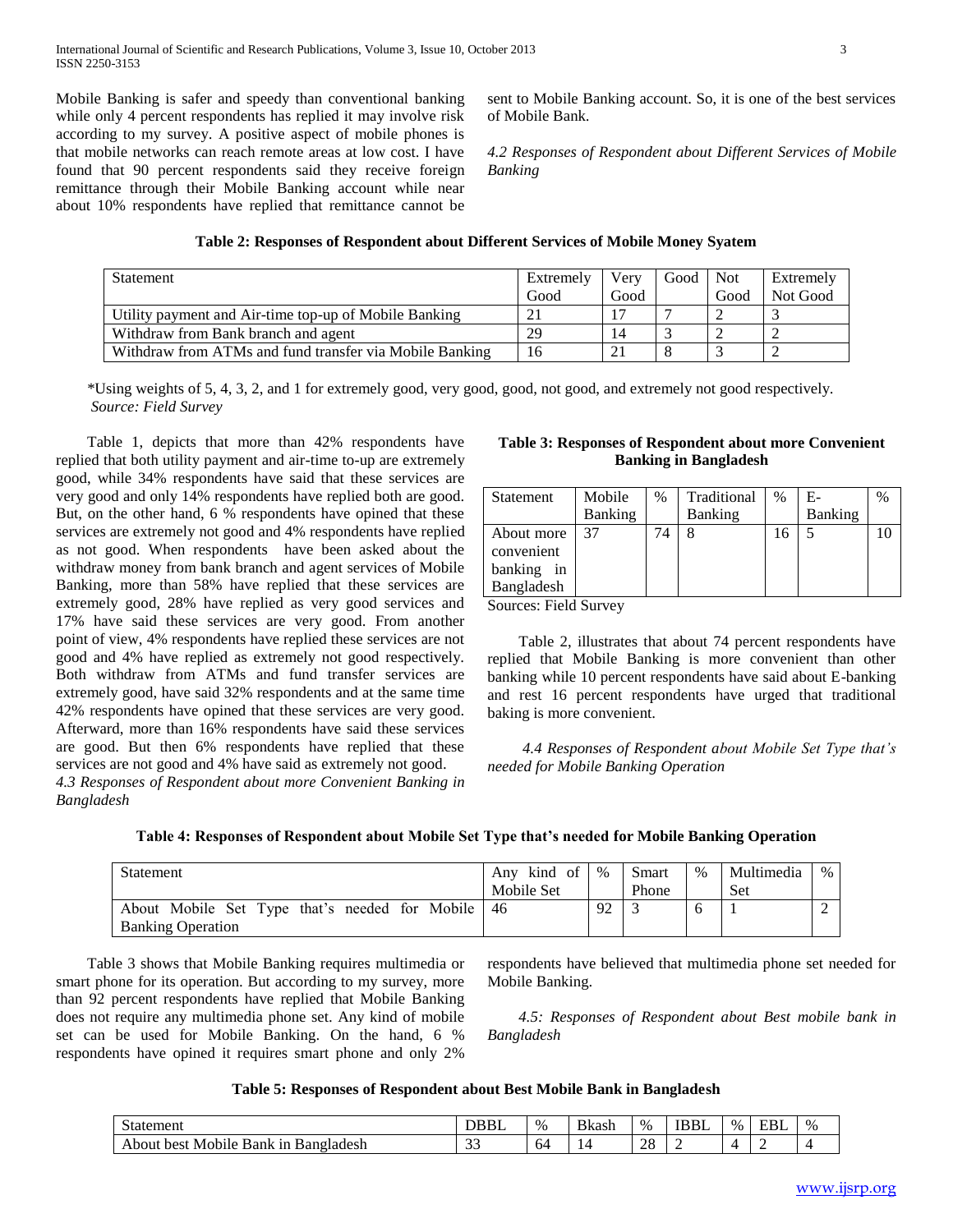Table 5 reveals that around 64 percent respondents have said that Dutch Bangla Bank Ltd is providing good services, 28 percent respondents have replied that Brac Bank Bkash providing good services and rest of the respondents have opined about other bank. So, DBBL is seems to be the market leader of Mobile Banking according to customer perception.

#### *4.7 Scenario of Mobile Banking in Bangladesh*

 As a first service provider of Mobile Banking in Bangladesh DBBL has been providing different types of services through their Agents, Bank Branches, Mobile Banking Branches and ATMs since 31 March, 2011. DBBL has 126 general bank branches, 374 Mobile Banking branches, more than 2375 ATM booths and more than 25576 agents throughout the country, which are providing Mobile Banking services around the year. In addition, DBBL also has more than 22 Mobile Banking biller and more than 774 merchants, those are directly receiving DBBL Mobile Banking services. DBBL is the first Mobile Banking company who has introduced withdraws money from ATMs booth, without any cards, with mobile baking account. At present DBBL have around two million clients of Mobile Banking.

 Transaction through Mobile Banking service has been increasing at a rate of 20% every month. The central bank has already approved 25 banks to operate Mobile Banking services. Some 5 million people now make the use of different services under Mobile Banking services being provided by 17 banks through their 70 thousands outlets across the country. The number of transactions reached to around 450,000 per day, involving a substantial amount of Tk1.12 billion. Provision of banking and other related financial services such as cash-in, cash-out, merchant payment, payment of utility bills, disbursement of salaries, handling of foreign remittance, disbursement of money to the beneficiaries of government allowances and other financial supports, withdrawal of money from automated teller machine (ATM) booths through mobile technology devices with the use of mobile phones, do largely come under the operational domain of Mobile Banking. The Brac Bank-initiated Mobile Banking service, 'Bkash', is at present the country's leading service-provider in Mobile Banking. There are, in all, 16 such service-providers, all of them being in the banking sector. Dutch-Bangla Bank and Islami Bank Cash are next in line, after 'Bkash', as the service-providers in Mobile Banking, in terms of volume of transactions, clientele coverage and number of personnel, directly or indirectly, involved in the process of making such services available to the people. The number of users availing themselves of mobile banking facilities in the country has hit 52.54 lakh as of June 10, 2013. 26 Banks has got permission for providing Mobile Banking services. Responding to a question, the official said the central bank had given permission to 26 banks so far for providing mobile banking services. The banks that have already introduced the services are Trust Bank, Eastern Bank, Brac Bank, Mercantile Bank, AB Bank, Dhaka Bank, Dutch Bangla Bank, Premier Bank, Southeast Bank, Prime Bank, Bank Asia, UCB, NCC Bank, First Security Islami Bank, Islami Bank, Commerce Bank and Standard Bank. On the other hand, Sonali Bank, Jamuna Bank, ONE Bank, IFIC Bank, Al Arafah Islami Bank, Exim Bank,

Janata Bank, Shahjalal Bank Limited and City Bank NA are yet to introduce the mobile banking service.

### V. CONCLUSION

 Mobile Banking started with the idea to bring the poor under the umbrella of banking sector especially rural poor as there are not much bank facilities, also there savings is low so they feel shy to go to bank. Near about 55% people have Mobile Banking account but this industry has potential customers. As it is a new method of banking people haven"t 100% faith on it. Mobile Banking is real time on-line banking, available anytime, anywhere throughout the country, it is convenient, affordable and secure, it is much more effective in developing savings habits, it will make access to banking and advanced payment transactions at affordable cost, it is much safer, speedy and safeguard against fraudulent transactions. All of the characteristics of Mobile Banking make life easier. In Mobile Banking, a confidential pin code is used by the user. PIN ensures security of money and protects fraudulent transactions. So, Mobile Banking is fully secured. It is also believed by 96% respondents, but about 4% respondents say it is not secured as they cannot fully trust on online banking than traditional banking system. One benefits of Mobile Banking that it is very speedy process. Transaction can be done anytime anywhere quickly in less time. So, 100% people believe that it is a speedy process. Around 92% respondents have said Mobile Banking has lower cost compare to general banking. Above 70% respondents have believed that all the services of Mobile Banking are very good. It has been revealed that any kind of set can be used for Mobile Banking operations from the 92% respondents answer. It has been known that Dutch Bangla Bank Ltd is the number one in Mobile Banking industry in Bangladesh from customer"s perception. But then, it has been found that Bkash is in number one position on the basis of the transaction from Bangladesh Bank website.

 Since Mobile Banking is a new technology in Bangladesh, its need mass advertisement to inform the potential customers. It has been found that people do not have 100% faith on Mobile Banking operation. So, through advertisement the banker should inform all the security issues about Mobile Banking. Another point is that all the actual customers do not know all available services of M-banking. Before opening account customers should be informed about all services of Mobile Banking. If actual customers use these services then their value of life-style will gradually increase. To catch the potential customers all available services of Mobile Banking should be disclosed. Moreover, though Mobile Banking is cost effective, some customers believe that in case of cash in and cash out via agent takes more cost than traditional banking. So, Banks should concern about cost because most of the customers are from rural area as well as unbanked community. At present, 17 banks have launched this M-banking operation and within recent future all bank should initiate this operation for the economic development of Bangladesh. Finally, Bangladesh Bank should monitor all the matters related to Mobile Banking. Most of customers do not know how to write a message and also most of them are illiterate. So, they are unfamiliar with English language. And next, most of the customers did not visit any ATM booth yet and even they do not